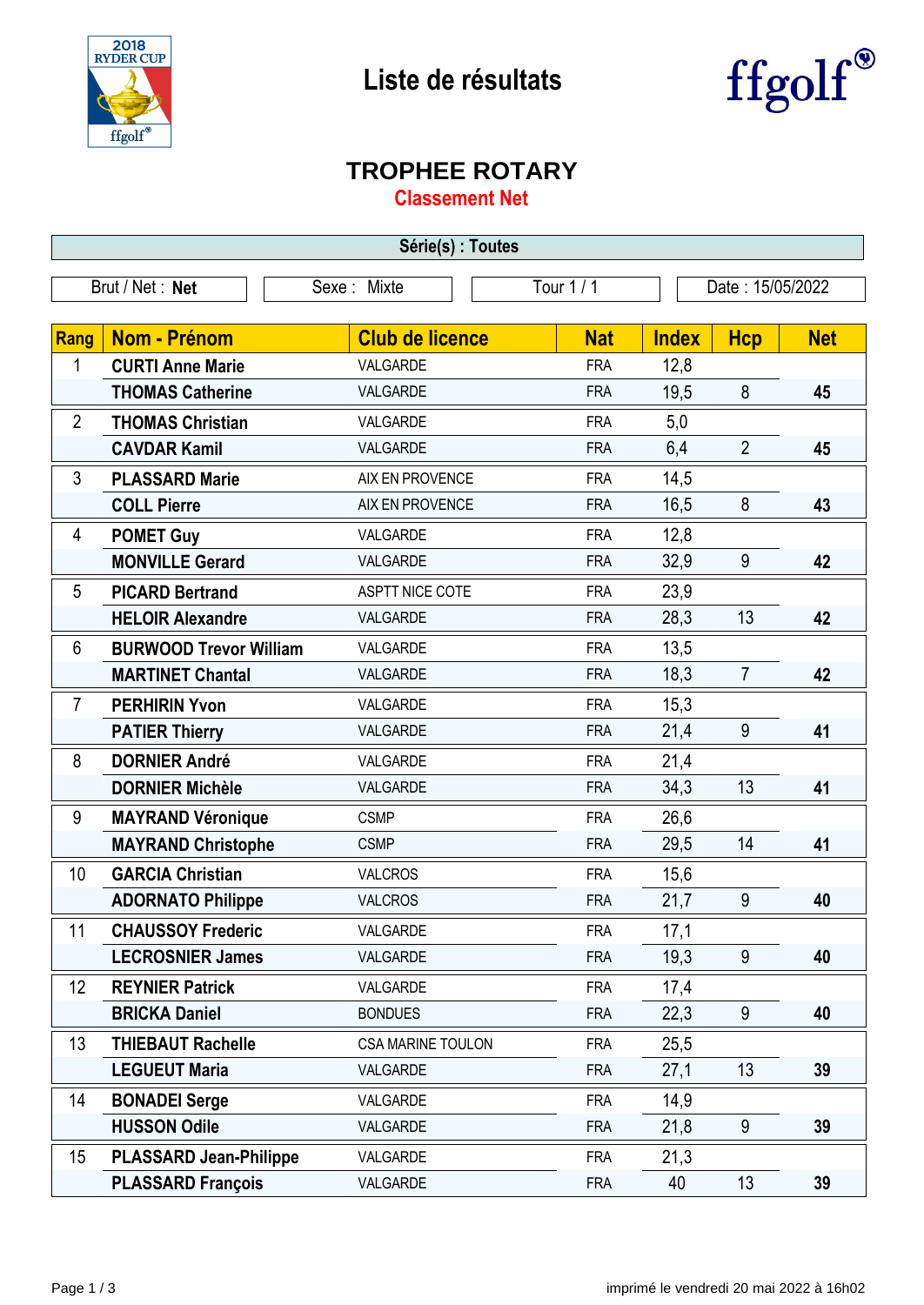| Rang | <b>Nom - Prénom</b>          | <b>Club de licence</b>   | <b>Nat</b> | <b>Index</b> | <b>Hcp</b>     | <b>Net</b> |
|------|------------------------------|--------------------------|------------|--------------|----------------|------------|
| 16   | <b>DAULIACH Guy</b>          | VALGARDE                 | <b>FRA</b> | 10,2         |                |            |
|      | <b>TERNOIR Catherine</b>     | VALGARDE                 | <b>FRA</b> | 31,4         | 8              | 38         |
| 17   | <b>MARIE Philippe</b>        | <b>PACA</b>              | <b>FRA</b> | 4,7          |                |            |
|      | <b>TOZZA Jean-Christophe</b> | <b>DOLCE FREGATE</b>     | <b>FRA</b> | 54           | $\overline{7}$ | 37         |
| 18   | PEZIER Jérôme                | <b>DOLCE FREGATE</b>     | <b>FRA</b> | 27,9         |                |            |
|      | <b>ESNAULT Laurent</b>       | <b>DOLCE FREGATE</b>     | <b>FRA</b> | 54           | 15             | 37         |
| 19   | <b>MORASI Félicia</b>        | VALGARDE                 | <b>FRA</b> | 28,5         |                |            |
|      | <b>SICSIC Dominique</b>      | VALGARDE                 | <b>FRA</b> | 30,8         | 15             | 37         |
| 20   | <b>DESENZANI Gianfranco</b>  |                          |            | 17,0         |                |            |
|      | <b>VILLA MILENCE</b>         |                          |            | 41           | 11             | 37         |
| 21   | <b>POLAK Alexandre</b>       | <b>CSA MARINE TOULON</b> | <b>FRA</b> | 23,5         |                |            |
|      | <b>POLAK Anne.Sophie</b>     | <b>CSA MARINE TOULON</b> | <b>FRA</b> | 35,4         | 14             | 37         |
| 22   | <b>GAUTHIER Alain</b>        | VALGARDE                 | <b>FRA</b> | 21,6         |                |            |
|      | <b>ROTENBERG Dominique</b>   | VALGARDE                 | <b>FRA</b> | 23,5         | 11             | 37         |
| 23   | <b>RENOUX Bernard</b>        | VALGARDE                 | <b>FRA</b> | 19,8         |                |            |
|      | <b>GOCHE Hélène</b>          | VALGARDE                 | <b>FRA</b> | 54           | 13             | 36         |
| 24   | <b>ALIBERT Marc</b>          | <b>ASPTT TOULON</b>      | <b>FRA</b> | 29,1         |                |            |
|      | <b>LICHERE Jean</b>          | VALGARDE                 | <b>FRA</b> | 30,7         | 15             | 36         |
| 25   | <b>BERNARDI Virginie</b>     | VALGARDE                 | <b>FRA</b> | 18,5         |                |            |
|      | <b>BERNARDI Yves</b>         | VALGARDE                 | <b>FRA</b> | 20,5         | 10             | 36         |
| 26   | <b>BELLOCQ Guy</b>           | VALGARDE                 | <b>FRA</b> | 20,7         |                |            |
|      | <b>CALVAR Joëlle</b>         | VALGARDE                 | <b>FRA</b> | 29,7         | 12             | 35         |
| 27   | <b>CRUCIANI Christophe</b>   | <b>VALCROS</b>           | <b>FRA</b> | 20,1         |                |            |
|      | <b>BUISSON Christine</b>     | <b>CSA MARINE TOULON</b> | <b>FRA</b> | 28,2         | 11             | 35         |
| 28   | <b>RESTEN Arnaud</b>         | VALGARDE                 | <b>FRA</b> | 19,9         |                |            |
|      | <b>RESTEN Edith</b>          | VALGARDE                 | <b>FRA</b> | 26,5         | 11             | 34         |
| 29   | <b>AIRAULT Julien</b>        | VALGARDE                 | <b>FRA</b> | 37           |                |            |
|      | <b>CHAUVOT Jean-Hugues</b>   | VALGARDE                 | <b>FRA</b> | 46           | 19             | 33         |
| 30   | <b>OFFREDI Jean-Pierre</b>   | VALGARDE                 | <b>FRA</b> | 18,5         |                |            |
|      | <b>MENEZ Bernard</b>         | VALGARDE                 | <b>FRA</b> | 21,2         | 9              | 32         |
| 31   | <b>WEIGEL Claude</b>         | VALGARDE                 | <b>FRA</b> | 17,9         |                |            |
|      | <b>CORNET Anne-José</b>      | VALGARDE                 | <b>FRA</b> | 25,2         | 10             | 32         |
| 32   | <b>TARRUSSON Jean-Marc</b>   | VALGARDE                 | <b>FRA</b> | 21,4         |                |            |
|      | <b>JOSSELIN Philippe</b>     | VALGARDE                 | <b>FRA</b> | 23,6         | 11             | 30         |
| 33   | <b>RIVIERE Philippe</b>      | VALGARDE                 | <b>FRA</b> | 20,5         |                |            |
|      | <b>CHOMBART Jean-Michel</b>  | VALGARDE                 | <b>FRA</b> | 32,1         | 12             | 29         |
| 34   | <b>GIROT Helene</b>          | VALGARDE                 | <b>FRA</b> | 37           |                |            |
|      | <b>PERROT Michel</b>         | VALGARDE                 | <b>FRA</b> | 44           | 19             | 28         |
| 35   | <b>RIVIERE Claudine</b>      | VALGARDE                 | <b>FRA</b> | 19,5         |                |            |
|      | <b>CHOMBART Odile</b>        | VALGARDE                 | <b>FRA</b> | 21,5         | 10             | 28         |